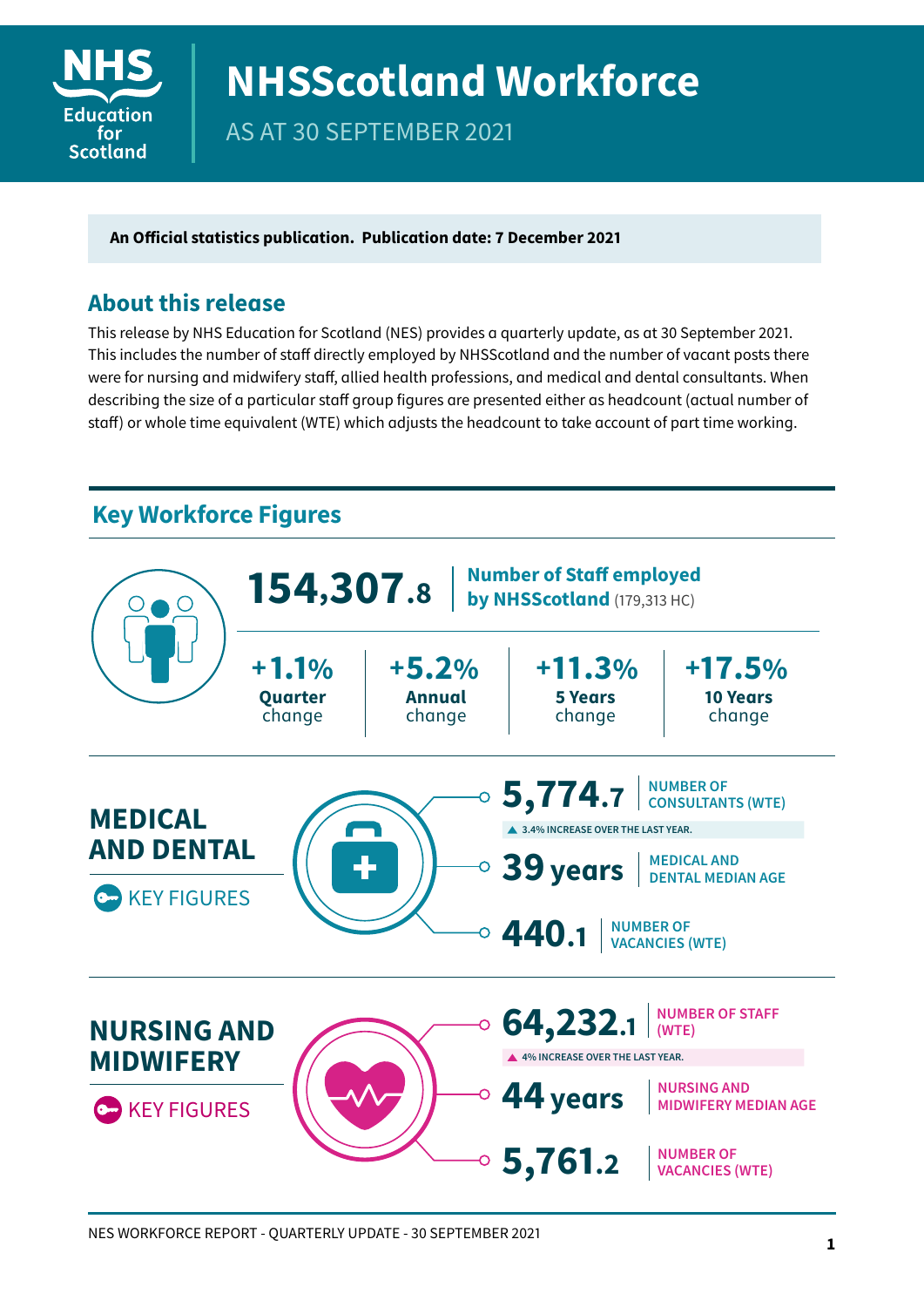

#### **Background**

Information on staff directly employed is sourced from each NHS Board's human resources and payroll systems. These are dynamic, operational systems and data can change over time. Work is undertaken with NHS Boards to improve data quality and previously published information may change from one publication to the next to reflect these improvements.

More information is available on **[Turas Data Intelligence](https://turasdata.nes.nhs.scot/)**.